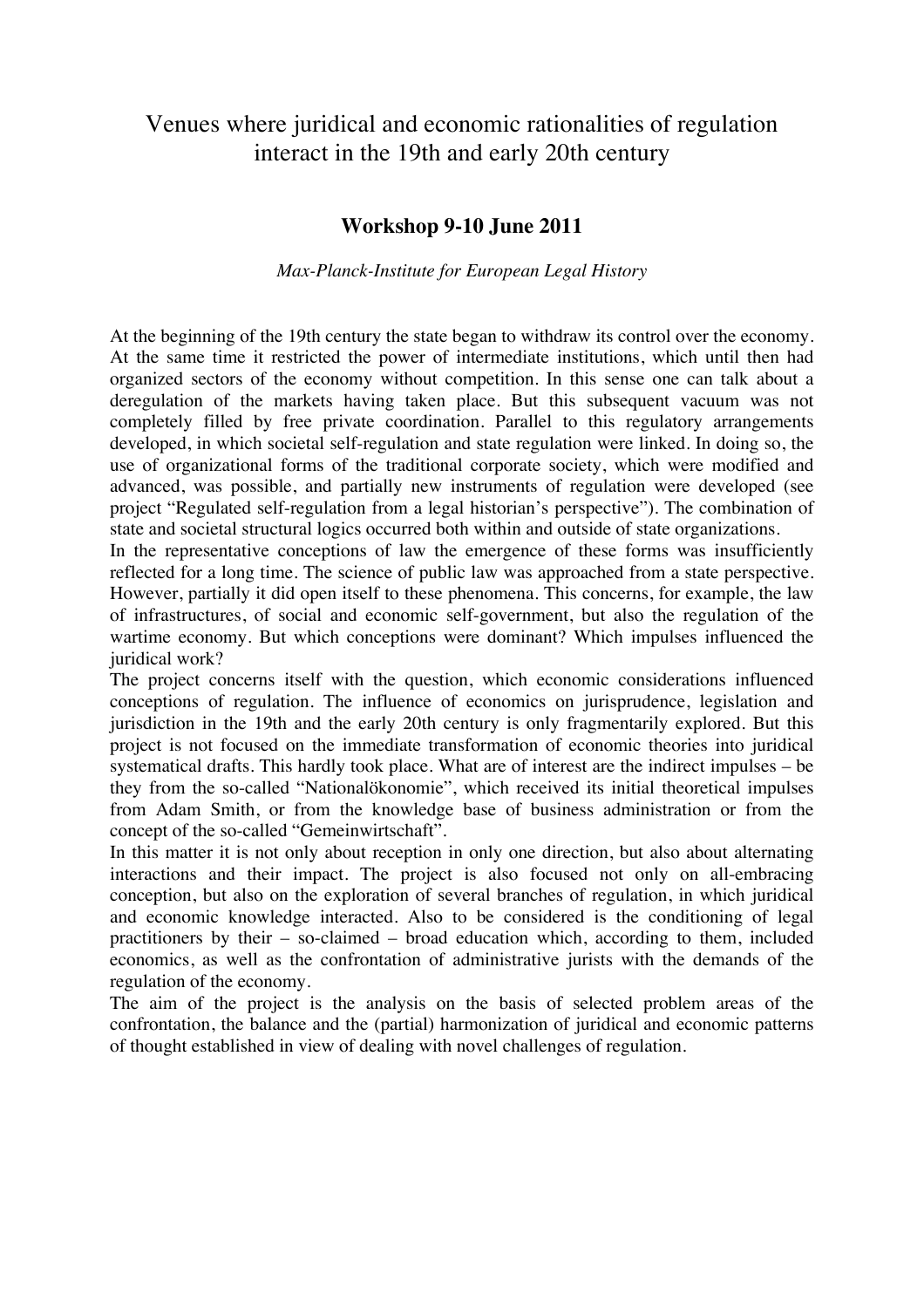## *Peter Collin (Frankfurt/M.)* **Venues where rationalities of regulation interact: causes, levels, instruments and moods of legal-economic communication**

Legal-economic communication is not an end in itself. It is not self-evident, because legal and economic discourses usually occur separately. They are characterized by different structural logics and are based on different premises. The more the state wants to implement its purposes in the economy, the more inevitable and the more intense the contacts are. The more society integrates itself in the interventionist state in the way of self-regulation, the more legal-economic meeting places are established. Amalgams of regulatory rationales are formed which in various ways include legal and economic thought. But this happens only rarely in the form of mutual reconciliation with the intention of definition of common purpose. Rather often it has to do with cases of open or covert instrumental use, pragmatic adaptations of vulgarized neighbouring disciplinary theory extracts, ignorance accompanied by simultaneous claim of the monopoly of definition. On the other hand not only apparently naive attempts at "interdisciplinary" understanding and the activation of stimulating potentials of the findings from neighbouring disciplines can be registered.

The diversity of legal-economic communication can be recorded only when they are contextualized and categorized. The lecture attempts to sketch relevant approaches of consideration and to make plausible their output for a legal-historical analysis of the regulatory phenomena of the late 19th and early 20th century.

### *Andreas Thier (Zurich)*

## **Thoughts about the meeting points of economical and jurisprudential discourses**

As the example of tax reform debates within the administration around 1880 or the decisions of the Federal Supreme Court of Switzerland about the admissibility of cartels show, the discourse on legislation and jurisdiction seems to be open to economical conceptions in Continental Europe only to a certain extent. Meeting points of economical and juristic discourses are created, if the issues around formation of statehood and social order are negotiated, as it is shown in the influences of Wagner's concept of state socialism and in the example of the "Verein für Socialpolitik". A potential joint epistemic interface of economics and jurisprudence is formed by statistics and official inquiries, as the example of the Swiss price formation commission illustrates.

### *Klara Deecke (Marburg)*

### **The liberalization of guild system in the early 19th century**

Economic and judicial strategies of argumentation by administration officials and professors from East Prussia and West Pomerania

In the beginning of the 19th century the interaction of economic and judicial arguments characterized the discussion on liberalizing the traditional organization of craft trade. Economic liberalism was adopted by administration officals and professors (jurists as well as cameralists) from Königsberg early on and this specific point of view was also applied to the issue of craft trade. Accordingly their positions are described by the demand for freedom of trade and the disaffirmation of the traditional guild system as both inefficient and unjust. Officials and professors elaborated concrete measures for liberalizing craft trade in order to increase Prussia's economic capacities. A pragmatic proceeding was planned, at which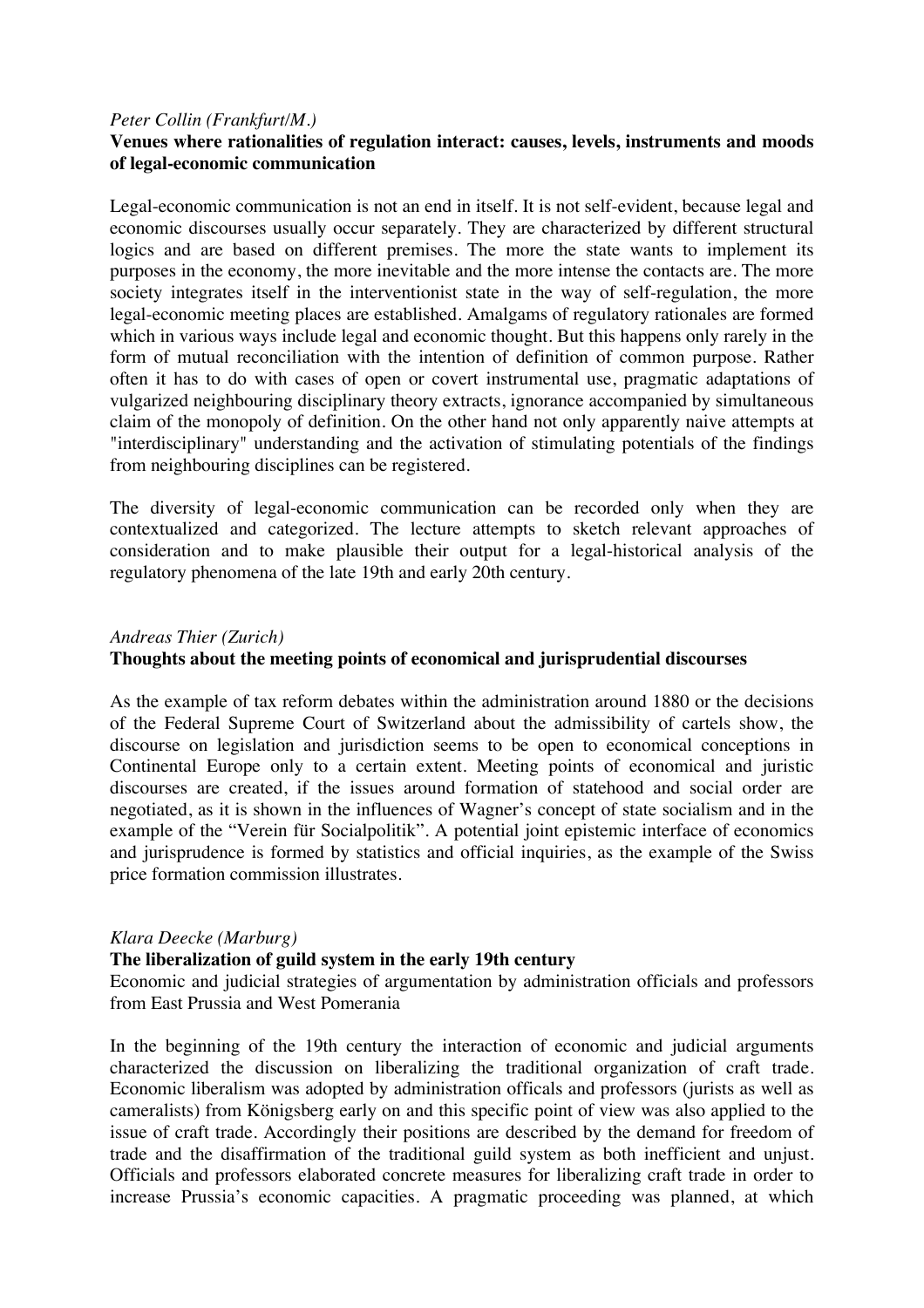judicial and economic considerations were taken into account to prevent the violation of existing law as well as economic transitional difficulties.

The situation in Königsberg contrasts sharply with Neuvorpommern, which had become Prussian only since 1815. Economic and judicial arguments cooperated here as well, but at first only in order to retain the guild system. The local administration officials argued that the traditional system had been legally guaranteed by Prussia and was a precondition for wealth. Later on liberal thinking was adopted in Neuvorpommern at least by degrees and came into conflict with the traditional rights and constitutions. To put more economic freedom into practice the administration officials did not vote for a fundamental reform of craft trade organization, but for preventing guild abuse and for a liberal interpretation of existing law.

## *Ulrich Jan Schröder (Münster)*

### **"Steuerstaatlichkeit" on trial**

The reception of financial concepts of duty funding in legal discourses between the end of the 19th century and the Weimar Republic

Tax collection is a constitutive character of modern statehood. The outstanding importance of tax revenue for the national budget is indicated by the concept "Steuerstaat". The way state duties and responsibilities are funded became topical during the evaluation period because of several reasons. Charges offered an instrument for funding those by services for the public provided benefits, especially on a communal level. Increasing privatization of sovereign enterprises lead to value performance in return for remuneration under private law. Even concepts of social self-government (e.g. corporatistic-corporate in connection to professional self-government or the free economy movement) had to answer the question of funding administrative tasks. Furthermore shall be examined to what extent ideas of justice that were picked up and advanced by economic science found their way into juridical discourses. Thereby the principle of equivalence can be traced in interdisciplinary exchange as a guiding norm of non-fiscal dues.

### *Monia Manâa (Bonn)*

#### **'Do economic crises alter concepts of state regulation?'**

The influence of legal and economic research on corporate law before the economic crisis of 1931

In the aftermath of financial crises, legislators often develop new regulations. Hence, the law is meant to intervene where markets are failing. This is a global phenomenon that may easily provoke one to call these legal reforms "bubble laws".

In Germany, the government responded quite quickly to the financial crisis of 1931 by introducing an Emergency Decree ("Verordnung über Aktienrecht, Bankenaufsicht und über eine Steueramnestie vom 19. September 1931"). With this Emergency Decree, the government, among other things, tried to counterbalance the weakness of the internal control inside the corporation by establishing a new external instance (audit), as well as implementing rules guaranteeing a better internal communication and more transparency. Yet, was it really the financial crisis of 1931 that initiated this shift towards the concept of regulated selfcontrol?

In my presentation, I will show how legal and economic research and the already existing economic practice influenced the Corporate Law reform that led to the 1931 Emergency Decree and to the Corporate Act of 1937. This will demonstrate that the perception of "economy" and its political meaning had already changed over the decades preceding the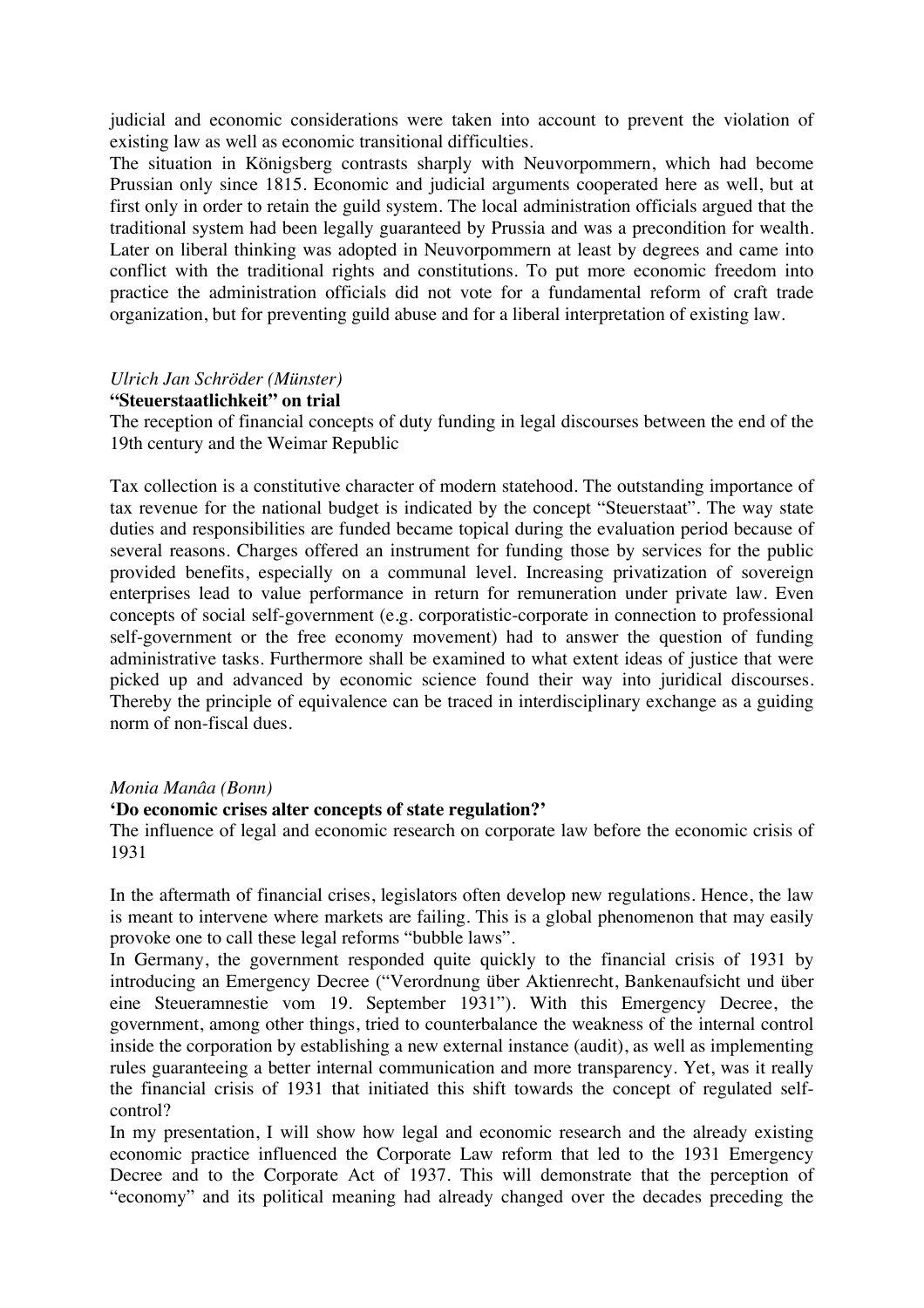crisis of 1931. As always, no single event had changed the underlying values of economic policies; rather, it is a principle of constant "dripping" that will wear away any stone: the crisis of 1931 was less a reason than an occasion to change Corporate Law.

#### *Gerd Bender (Frankfurt/M.)* **The wage formation system controversial**

Discourses of "Staatswissenschaft" in the early 20th century

The question of collective decision about wages and working conditions attracted attention of the economic-juridical reflexion in the early 20th century in a way only few other topics did. Particularly, the topic "Tarifautonomie" – its effectiveness and legitimacy as well as its

relation to state policy – frequently preoccupied the interdisciplinary grounds of "Socialpolitik".

Between deliberations about a "Bürgerliche Sozialreform" in the late German empire and debates about "political wages" during the Weimar Republic discursive relationships came into being, in which the new idea of regulated self-regulation was put on stage as an important controversy of this time. The planned contribution tries to reconstruct these relationships.

## *Boris Gehlen (Bonn)*

## **The** *"Deutsche Handelstag"* **as a meeting point in economical and legal regulatory rationalities (1861-1914)**

Since 1861 the Deutsche Handelstag (DHT) – the umbrella organisation of the German chambers of commerce and other regional interest groups – deliberated all essential processes of regulatory legislation with macroeconomic significance – e.g. in the railway system, in telegraphy and in the insurance business, (mortgage) banks and stock exchanges. It didn't solely react on governmental plans, but also took action with own proposals and suggestions. As far as they were chambers of commerce or similar associations, its members were directed by law to introduce their economical expertise to legislative processes. Thus juridical and economical legal regulative rationalities continuously met on the level of membership as well as in debates in the DHT. This contribution elaborates these structures and extends it on the basis of the legislation in the railway and insurance sector..

### *Heinz Mohnhaupt (Frankfurt/M.)*

## **The "Institut für Wirtschaftsrecht" in Jena (1919-1936) as a meeting space for the exploration of law in economic life**

The foundation of the Institute is the outcome of a movement at the beginning of the 19th century, which sought to make the "doctrines of Economics and of Transport" of service to the legal community. The "linking of law with economics" became a programme of legal education that began in Jena and led to the foundation of the institute on 1 May 1919. It was established in close connection with the Carl Zeiss Foundation, being a University institute within the Law Faculty and headed by a member of that Faculty, Professor Justus Wilhelm Hedemann. From the beginning until his departure to join the Berlin Faculty (1936), Hedemann served as editor of the "Communications of the Jena Institute for Law and Economics". This review had 32 issues until 1937, and reflects the Institute's research initiatives and topics, as well as its relations to the Economy in general. Among the subjects treated by the Institute were "the law of organisations", labour law and "the systematic study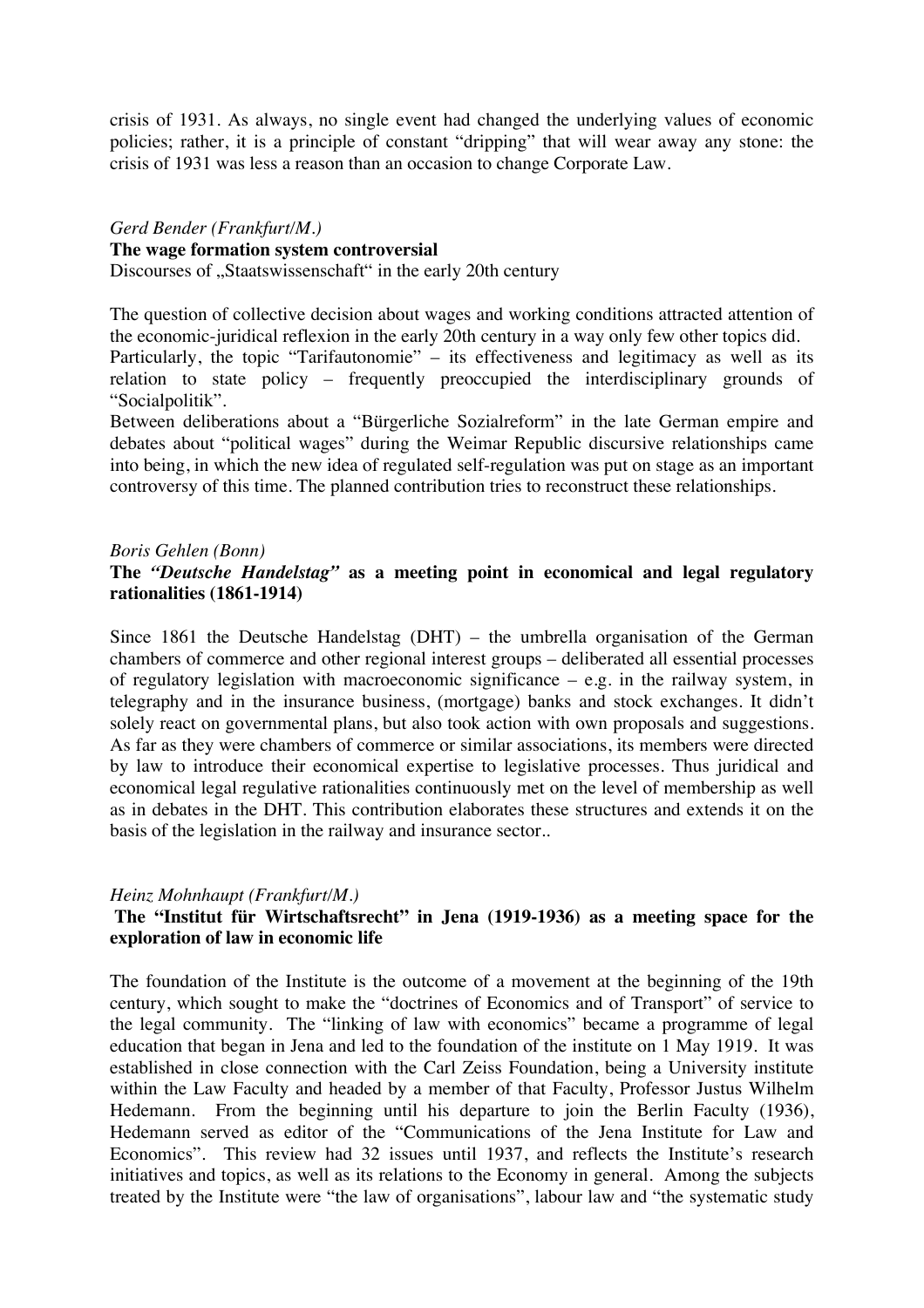of economic life as such". At the same time, there appeared alongside the review a series of "Publications of the Institute", which were monographs treating individual legal problems arising out of economic developments following the First World War. These were intended to treat "the legal aspects of the consequences of the new economic life". The present workshop on Legal Science and Economics should be enlightened by an analysis of these publications.

## *WilfriedRudloff (Kassel)* **Socio-political associations as meeting spaces of scientific approaches?**

This contribution discusses the problem to what extent and in which way differing scientific approaches could meet in the Empire's socio-political and social reform associations (in fact significant protagonists and commentators of the socio-political events). Juridical and economical expertise crossed on this new arising area of policy. Whilst national economists assumed leadership in the 1873 founded "Verein für Sozialpolitik", members of the legal profession did the same in the 1880 founded "Deutscher Verein für Armenpflege und Wohltätigkeit".

The presentation doesn't provide a final result, but tries to connect the workshop's emerging central questions to the topic of socio-political societies and associations. This includes questions like: Which marks did a different way of access, approaches to the problem and mentality leave in the expert association's publications and statements? Do these mentalities compete or do different approaches and rationalities merge? Which mixing ratios can be found with practical experts as those dominating the discussion in the "Deutscher Verein"?

### *Sebastian Felz (Münster)*

## **Solving the housing problem – by market or by state?**

The "Bund deutscher Bodenreformer" (German land reform association) and the regulation of the housing market by mortgage reform, increment value tax and ground lease

At the end of 19th century industrialization and urbanization let to desolate living conditions among the lower class. This development made it clear, that a just solution of the housing problem could not been reached by the concept of a free market. Many of the social reformers became convinced that decent housing was the right of every citizen. They believed that it was a governmental duty to find ways to provide such housings.

Some tried to solve the problem by regulating the housing and property sector by socialization, whereas the "Bund deutscher Bodenreformer" (BdB) promoted more moderate concepts. Debt financed buying of land and buildings were only seen as means for speculation and profit. The bank lobbyists and landowners defended these ideas as the old rules of free market.

In contrast the BdB argued in favour of supporting public housing programs by new taxes. Furthermore citizens of the lower class should get the possibility of building houses by special law as ground lease.

The break through of these social reform ideas seemed to draw closer during World War I. High generals like Hindenburg or Ludendorff understood - influenced by the BdB - that winning the war meant solving the housing problem. They intended to build "homes for heroes". But all their achievement(s) ended up as propaganda.

After losing the war and establishing the new Republic of Weimar the government declared good housing situations as an aim of the Constitution. The economic problems of reparations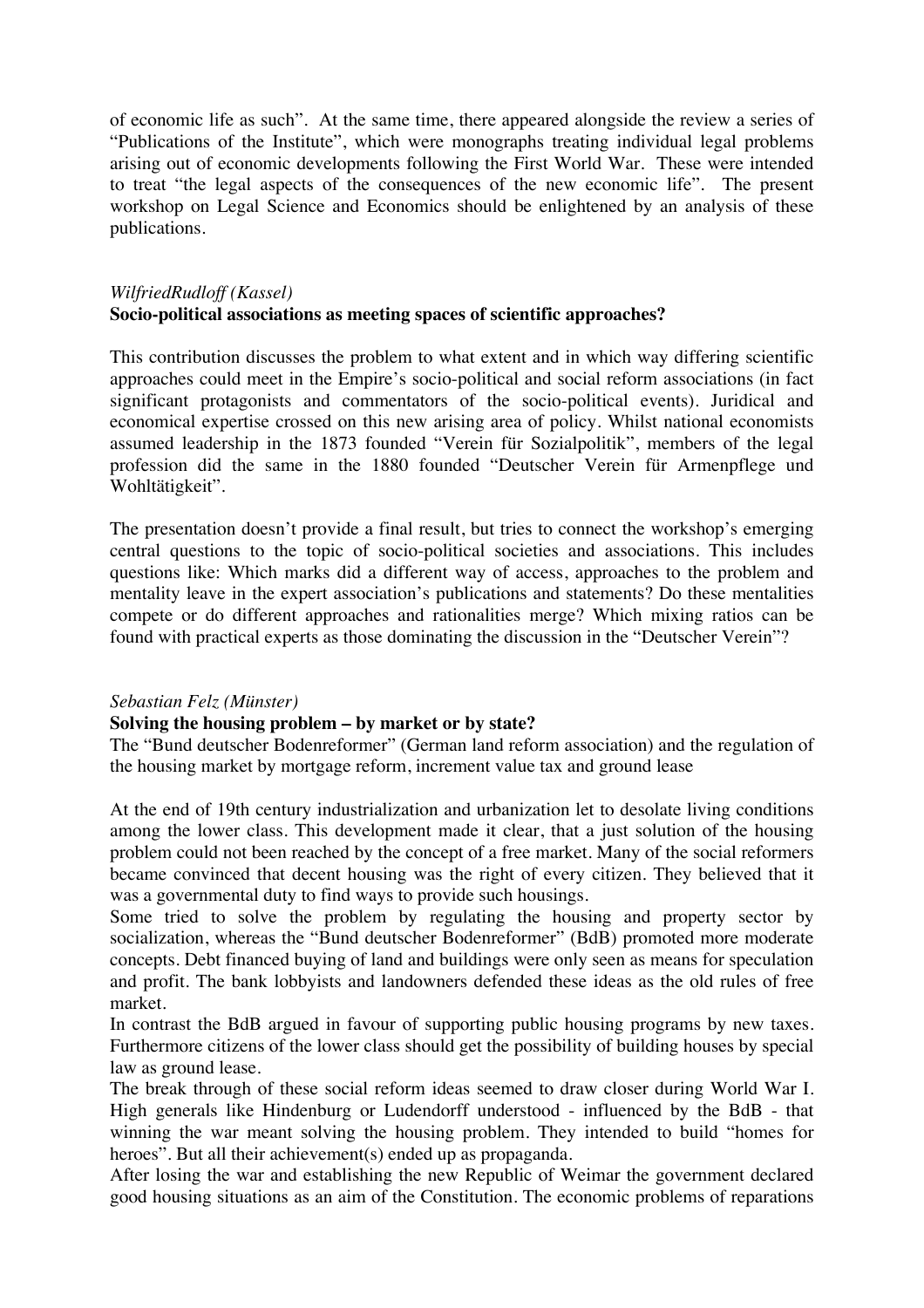and inflations and the peoples' claims on the beginning welfare state required more and more financial aids and public housing programs.

## *Vera Hierholzer (Frankfurt/M.)*

**A retreat of law?**

Food regulation in the legal science of the German empire

During the  $19<sup>th</sup>$  century in the wake of industrialization jurists were increasingly confronted with new challenges. Economical and social change let new matters of regulation arise. However, these didn't find adequate counterparts in legal science. The relationship of law and industrialization was rarely examined systematically. University legal science was only little concerned with the new normalization in the field of special law aside the major codifications. The same goes for food regulation, which was not only formed anew by imperial law during  $2<sup>nd</sup>$  half of the century, but also by protagonists from science, economics and consuming public. It's particularly conspicuous that legal science ignored this self-regulation, which effectively established a great impact, and missed to develop theoretical instruments, which could have covered these new regulations.

### *Christian Henrich-Franke (Siegen)*

#### **Multidimensional meeting places?**

Juridical and economic rationalities of regulation in German railroad legislation in the 1870s

The German railway legislation of the 1870s - better known as ,Bismarcks Reichseisenbahnpolitik' – has been fascinating the historical research ever since. Historians have repeatedly analysed, why the federal government failed with several legislative acts. These studies mostly focused on the German chancellor, Otto von Bismarck. Why did this famous statesman not manage to pass a policy for the "nation's iron tendons"? In this context (historical) research also analysed aspects of the ,Ordnungspolitik'. By doing so, even meeting places of juridical and economic rationalities of regulation have been touched. These works; however, primarily considered (political) negotiations within the federal institutions. Especially the Reichstag attracted much attention. They hardly took into account the numerous decision-making procedures within the Länders' (political) institutions and their interdependencies with the railway legislation.

It is a fundamental mistake to regard railroad legislation as an issue, which was independently dealt with by the federal legislation. Numerous forms of participation and a partial autonomy made the Länder an important player in railroad legislation. Consequently, the meeting places of juridical and economic rationalities of regulation had been very complex. The Länder and the Reich stretched a frame for multidimensional meeting places. Each of these places had its own logic and fundamental conditions, upon which juridical and economic rationalities of regulation met.

The presentation illuminates these meeting places by taking into account the institutions of the Reich as well as those of Prussia and Bavaria. Special focus is put on the role of politicians, which had to operate as mediators of the dialogue between jurists and economists. By differentiating several meeting places two questions will be raised: In how far did jurists and economists communicate directly? And, in how far did they communicate indirectly through means of politicians that adopted the arguments of both sides? It will be further exploited if the protagonists supported a particular , Ordnungspolitik' because of its basic rationality or because of opportunistic interests.